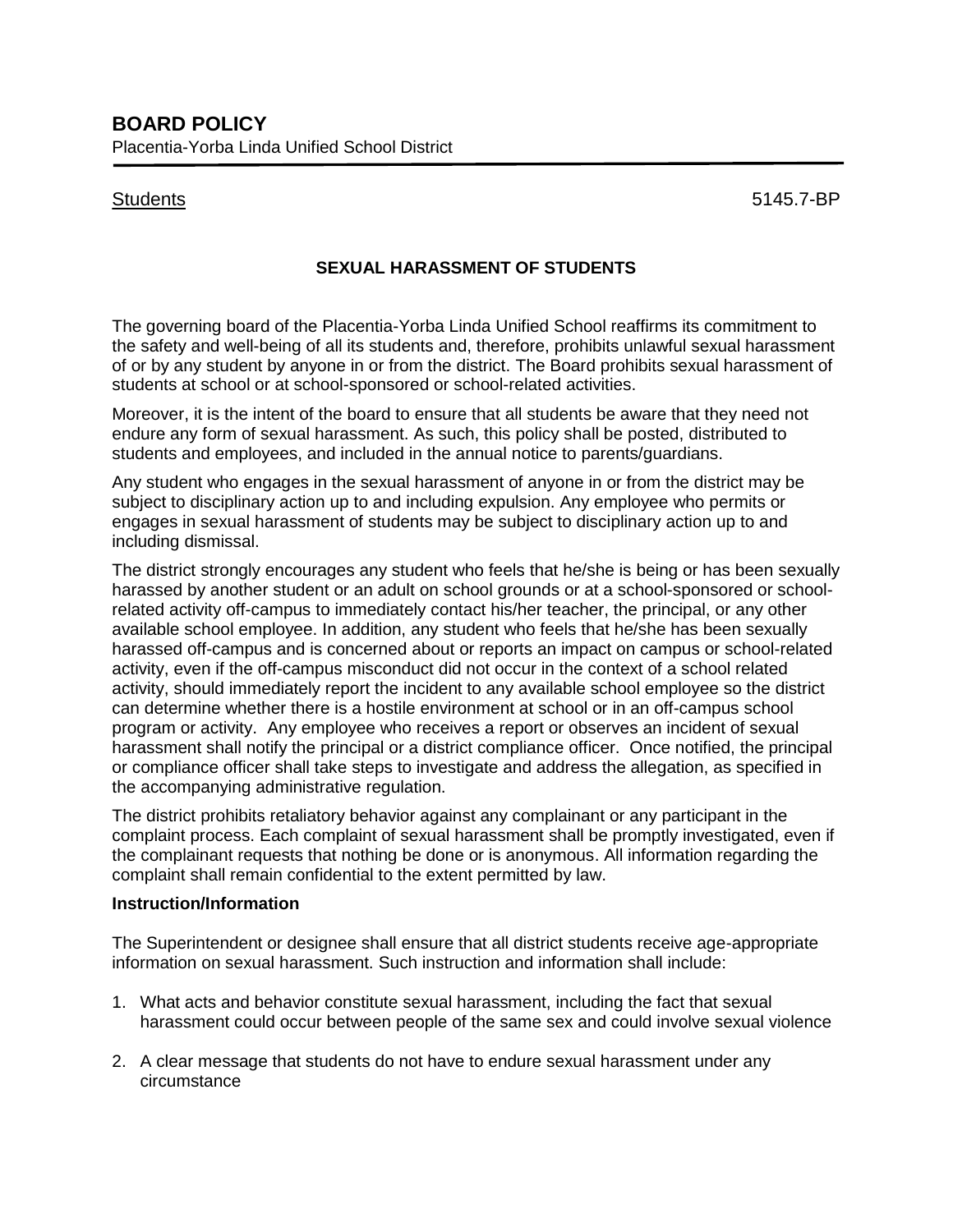- 3. Encouragement to report observed incidents of sexual harassment even where the alleged victim of the harassment has not complained
- 4. A clear message that student safety is the district's primary concern, and that any separate rule violation involving an alleged victim or any other person reporting a sexual harassment incident will be addressed separately and will not affect the manner in which the sexual harassment complaint will be received, investigated, or resolved
- 5. A clear message that, regardless of a complainant's noncompliance with the writing or reporting requirements under the law, every sexual harassment allegation that involves a student, whether as the complainant, respondent, or victim of the harassment, shall be investigated and prompt action shall be taken to stop any current harassment, prevent recurrence, and address any continuing effects on students
- 6. Information about the district's procedure for investigating complaints and the person(s) to whom a report of sexual harassment should be made
- 7. Information about the rights of students and parents/guardians to file a civil or criminal complaint, as applicable
- 8. A clear message that, when needed, the district will take interim measures to ensure a safe school environment for a student who is the complainant or victim of sexual harassment and/or other students during an investigation and that, to the extent possible, when such interim measures are taken, they shall not disadvantage the complainant or victim of the alleged harassment

## **Confidentiality**

All complaints and allegations of sexual harassment shall be kept confidential except as necessary to carry out the investigation or take other subsequent necessary action.

## **Investigations**

Investigations into complaints of sexual harassment shall be conducted in accordance with AR 1312.3, Uniform Complaint Procedures. Principals are responsible for notifying students and parents/guardians that complaints of sexual harassment can be filed under AR 1312.3 and where to obtain a copy of the procedures.

## **Disciplinary Actions**

Any student who engages in sexual harassment or sexual violence at school or at a schoolsponsored or school-related activity is in violation of this policy and shall be subject to disciplinary action. For students in grades 4-12, disciplinary action may include suspension and/or expulsion, provided that, in imposing such discipline, the entire circumstances of the incident(s) shall be taken into account.

Any staff member found to have engaged in sexual harassment or sexual violence toward any student shall be subject to discipline up to and including dismissal in accordance with applicable policies, laws, and/or collective bargaining agreements.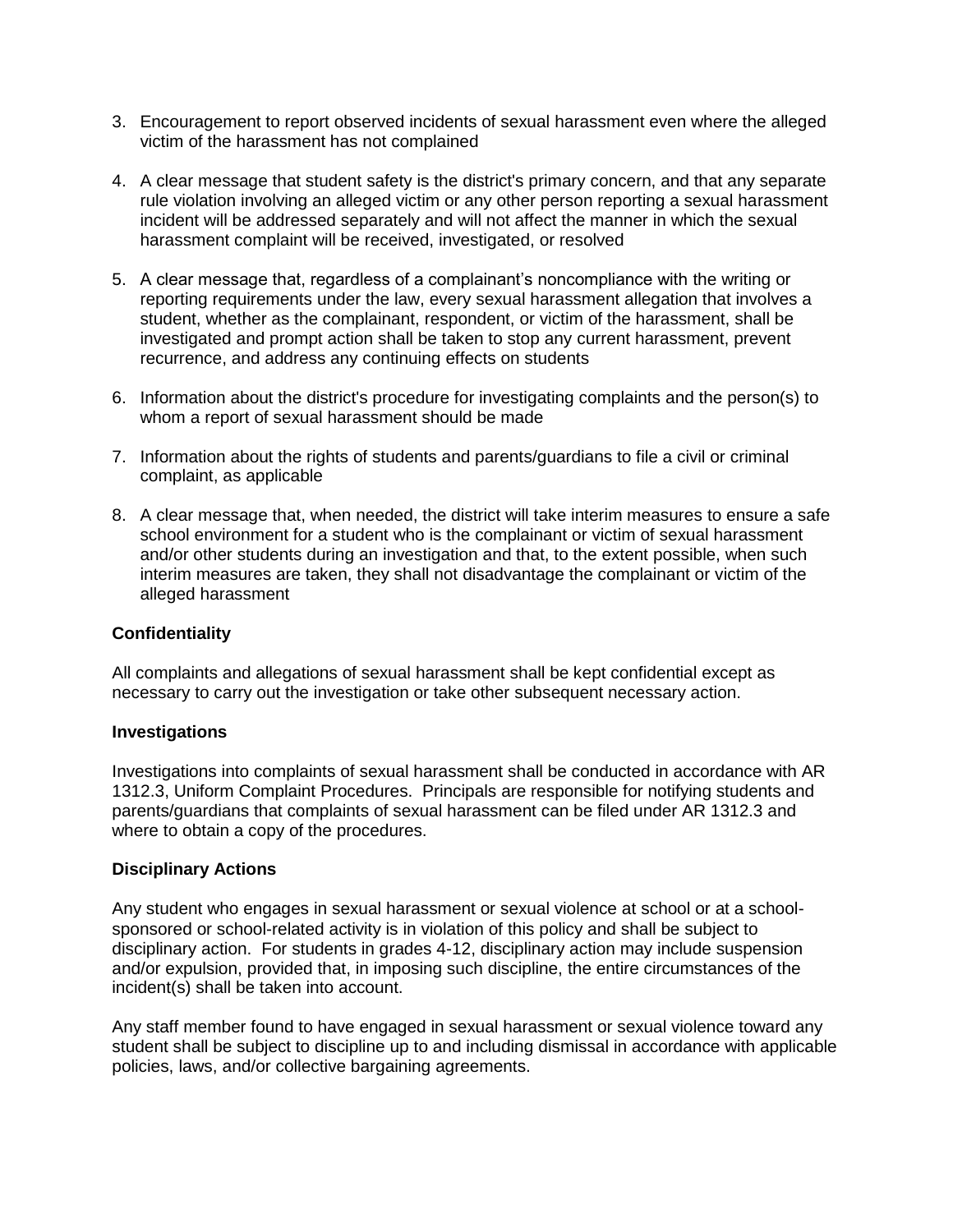# **Record Keeping**

The Superintendent or designee shall maintain a record of all reported cases of sexual harassment to enable the district to monitor, address, and prevent sexual harassment in district schools.

| Legal<br>Reference: | <b>Education Code</b>                            | Section 200-262.4 Prohibition of discrimination on the basis<br>of sex |                                                                                      |
|---------------------|--------------------------------------------------|------------------------------------------------------------------------|--------------------------------------------------------------------------------------|
|                     |                                                  | 48900                                                                  | Grounds for suspension or expulsion                                                  |
|                     |                                                  | 48900.2                                                                | Additional grounds for suspension or<br>expulsion; sexual harassment                 |
|                     |                                                  | 48904                                                                  | Liability of parent/guardian for willful<br>student misconduct                       |
|                     |                                                  | Section 48980                                                          | Notice at beginning of term                                                          |
|                     | <b>Civil Code</b>                                | 51.9                                                                   | Liability for sexual harassment; business,<br>service and professional relationships |
|                     |                                                  | 1714.1                                                                 | Liability of parents/guardians for willful<br>misconduct of minor                    |
|                     | <b>Government Code</b>                           | 12950.1                                                                | Sexual harassment training                                                           |
|                     | Code of Regulations, 4600-4687<br><u>Title 5</u> |                                                                        | Uniform complaint procedures                                                         |
|                     |                                                  | 4900-4965                                                              | Nondiscrimination in elementary and<br>secondary education programs                  |
|                     | United States Code, 1221<br><b>Title 20</b>      |                                                                        | <b>Application of Laws</b>                                                           |
|                     |                                                  | 1232g                                                                  | <b>Family Educational Rights and Privacy</b><br>Act                                  |
|                     |                                                  | 1681-1688                                                              | Title IX, discrimination                                                             |
|                     | United States Code, 1983<br><u>Title 42</u>      |                                                                        | Civil action for deprivation of rights                                               |
|                     |                                                  | 2000d-7                                                                | Sections 2000d - Title VI, Civil Rights Act of 1964                                  |
|                     | <b>Code of Federal</b><br>Regulations, Title 34  | $99.1 - 99.67$                                                         | Family Educational Rights and Privacy                                                |